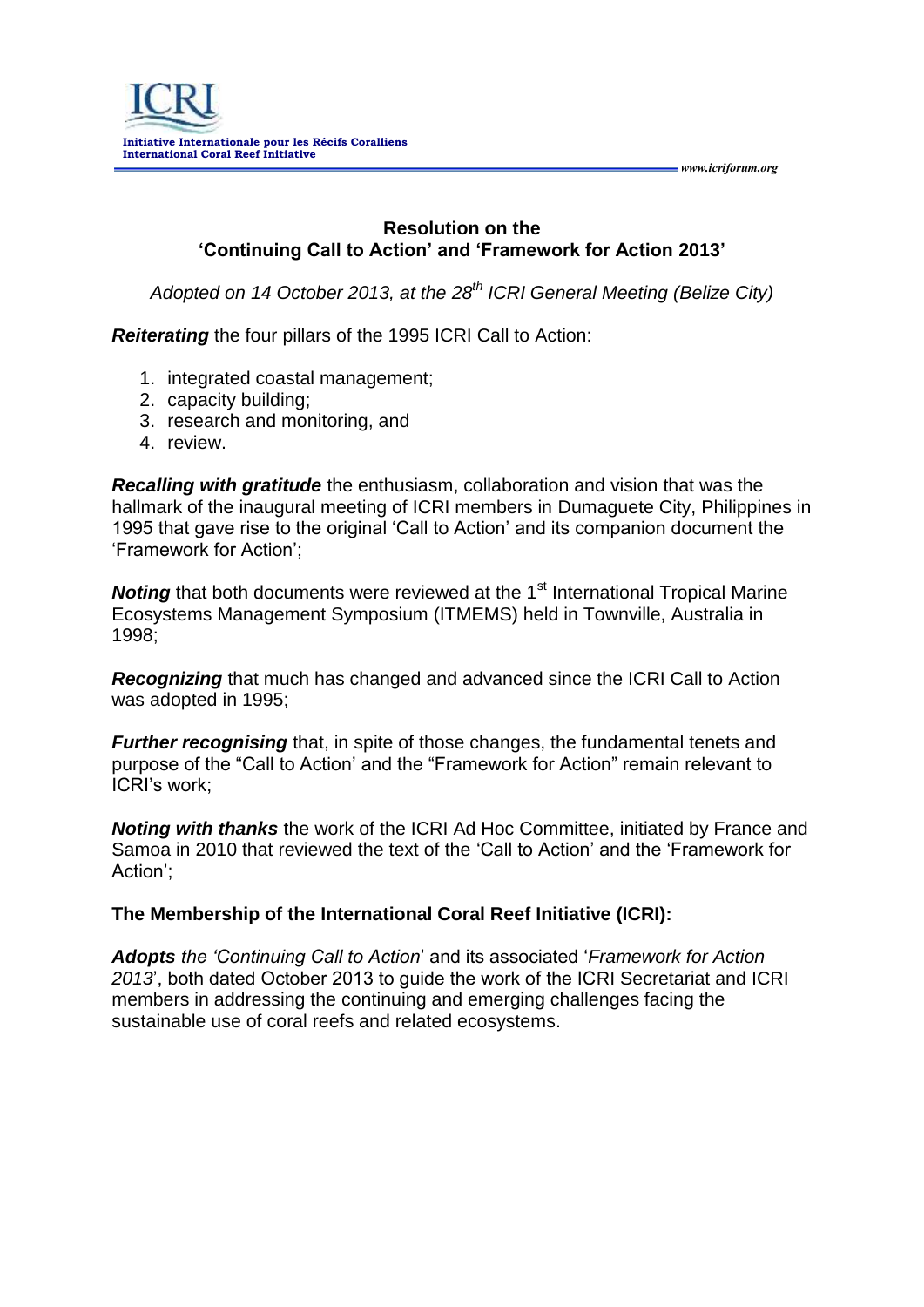# **A Continuing Call to Action**

# A Call by the membership of the International Coral Reef Initiative (ICRI) - October 2013

*"We also recognize the significant economic, social and environmental contributions of coral reefs, in particular to islands and other coastal States, as well as the significant vulnerability of coral reefs and mangroves to impacts including from climate change, ocean acidification, overfishing, destructive fishing practices and pollution. We support international cooperation with a view to conserving coral reef and mangrove ecosystems and realizing their social, economic and environmental benefits as well as facilitating technical collaboration and voluntary information sharing."*

> The Future We Want: the outcome statement of the 2012 United Nations Conference on Sustainable Development (Rio+20) as adopted by the General Assembly of the United Nations

### The context

*"Often referred to as the "rain forests of the sea", tropical coral reefs rank among the most biologically rich and productive global ecosystems and are representing social, economic and environmental benefits for millions of people."*

Report of the Secretary-General of the United Nations, August 2011

Coral reefs are in serious decline globally, especially those near shallow shelves and dense human populations. It has been estimated that 19% of the earth's coral reefs have already been seriously degraded or lost<sup>1</sup> and greater than 60% are under immediate and direct threat<sup>2</sup>. This decline is likely to lead to the loss of most of the world's reef resources during the next century and seriously affect the lives of 500 million people, of which 30 million are largely dependent on reefs for their livelihoods.

The International Coral Reef Initiative (ICRI) is a partnership among governments, international organisations, and non-government organisations which aims to preserve coral reefs and their related ecosystems in a framework of sustainable use. It was initiated by the governments of Australia, France, Japan, Jamaica, the Philippines, Sweden, the UK and the USA and was announced at the first meeting of the Conference of the Parties to the Convention on Biological Diversity in 1994.

First published in 1995, ICRI's Call to Action aims to raise global awareness on the continuing decline in the health of the world's coral reefs and encourages action to address coral reef issues. The Call was 'renewed' at the inaugural International Tropical Marine Ecosystems Management Symposium (ITMEMS) in 1998.

<sup>1</sup> <sup>1</sup> Wilkinson, C. (2008). *Status of Coral Reefs of the World: 2008*

<sup>2</sup> Burke, L. et al (2011). *Reefs at Risk Revisited*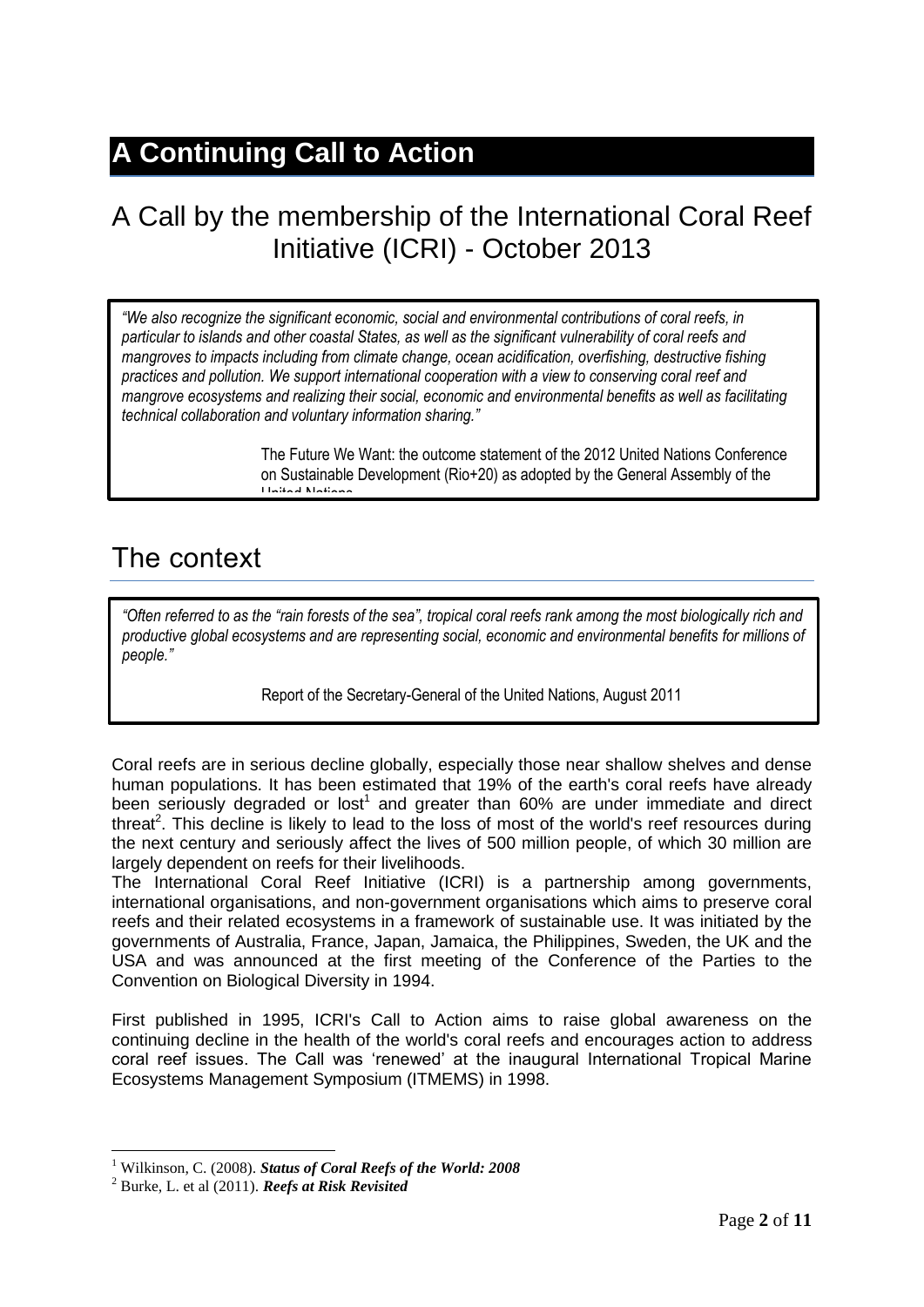# Progress has been made

*"As a partnership among governments, international organizations and non-governmental organizations, the International Coral Reef Initiative (ICRI) was launched in 1994 as the only global entity devoted solely to coral reef conservation."*

Report of the Secretary-General of the United Nations, August 2011

ICRI was founded to raise the profile of the plight of coral reefs on the world stage, bringing the spotlight on their ecological, economic, social and cultural value to a large proportion of the world's population. ICRI members were urged to draw the attention of managers, senior policy makers, funding organisations, scientists and politicians to the issues that faced coral reefs.

The informal nature of ICRI makes it challenging to quantify its influence over time in terms of on-the-ground progress towards sustainable management of coral reefs. However, in this regard it is worthwhile reflecting on:

- the congruence of ICRI's work with the establishment of reef-related international action targets such as:
	- The WSSD 2002 *Earth Summit* MPA networks target;
	- The CBD 2002 biodiversity targets relating to eco-region protection, marine protected areas containing coral reefs and sustainable fisheries;
	- The subsequent 2010 Aichi Biodiversity Target 10 dealing specifically with coral reefs

leading to the declaration of new marine protected areas, including locally managed areas as well as Large Marine Protected Areas such as the Papahānaumokuākea Marine National Monument, the Phoenix Islands Protected Area and the Chagos Marine Protected Area; and

 the advent of transformative regional initiatives such as the Coral Triangle Initiative, the Micronesia Challenge and the Caribbean Challenge.

Aside from influence in the above global advancements in coral reef conservation, ICRI can identify tangible achievements clearly of its own making:

- Raising global awareness on all aspects of the goods and services from coral reefs, and the values and challenges facing coral reefs and related ecosystems resulting in the declaration on two occasions of the 'International Year of the Reef' in 1997 and 2008;
- Gaining recognition of the importance of ICRI by its reference in the Report of the Secretary-General of the United Nations in 2011;
- Creating a forum for regular discussion of coral reef management issues and solutions through meetings of ICRI members and the International Tropical Marine Ecosystems Management Symposia;
- Producing regular global and topic-driven reports on the status of coral reefs through its Global Coral Reef Monitoring Network, thereby bringing international attention to their plight and helping to guide policy and actions;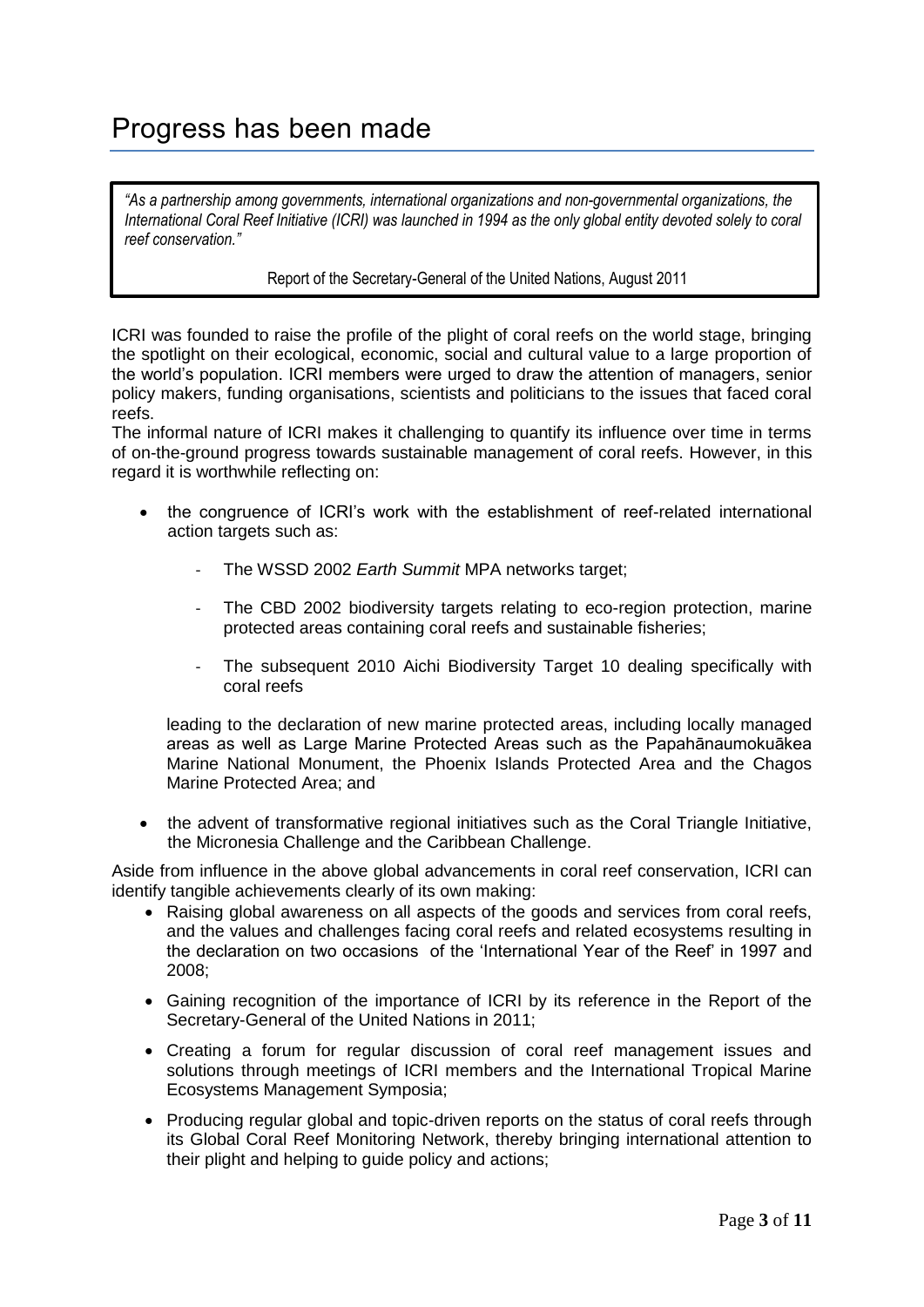- Helping to raise the global standard of monitoring of the socioeconomic conditions of the world's coral reefs through the Global Socioeconomic Monitoring of World's Tropical Ecosystems (SocMon) Network;
- Instigating a dynamic network of many of the world's leading coral reef science and conservation organisations through the International Coral Reef Action Network (ICRAN, 2000-2011);
- Encouraging and supporting collaboration and coordination at national (national coral reef initiatives) and regional levels through:
	- Regional initiatives (East Asia Regional Activities, CORDIO in the Indian Ocean, CRISP in the South Pacific)
	- Technical committees focused on regional issues (e.g. the Ad hoc Committee on Caribbean Regional Response to Lionfish Invasion)
	- A focus on regional days at meetings of ICRI members.
- Facilitating coordinated action and capacity building on key contemporary issues facing coral reef managers including (but not limited to):
	- climate change adaptation;
	- marine protected areas;
	- coral reef associated fisheries (e.g. fish spawning aggregations);
	- trade in coral and coral reef species;
	- coral diseases;
	- enforcement;
	- evaluation of management effectiveness;
	- economic valuation of coral reefs;
	- marine invasive alien species (particularly the lionfish);
	- mangrove forest management.

Despite these achievements, major challenges continue to face coral reef managers. The four cornerstones of ICRI (**Integrated management; Capacity building; Science and monitoring; and Review**) remain as relevant in the early part of the 21<sup>st</sup> Century as they did when first conceived in 1995, but they now have to be addressed through the lens of climate change which poses an overarching threat on top of the multiple other stressors on these ecosystems.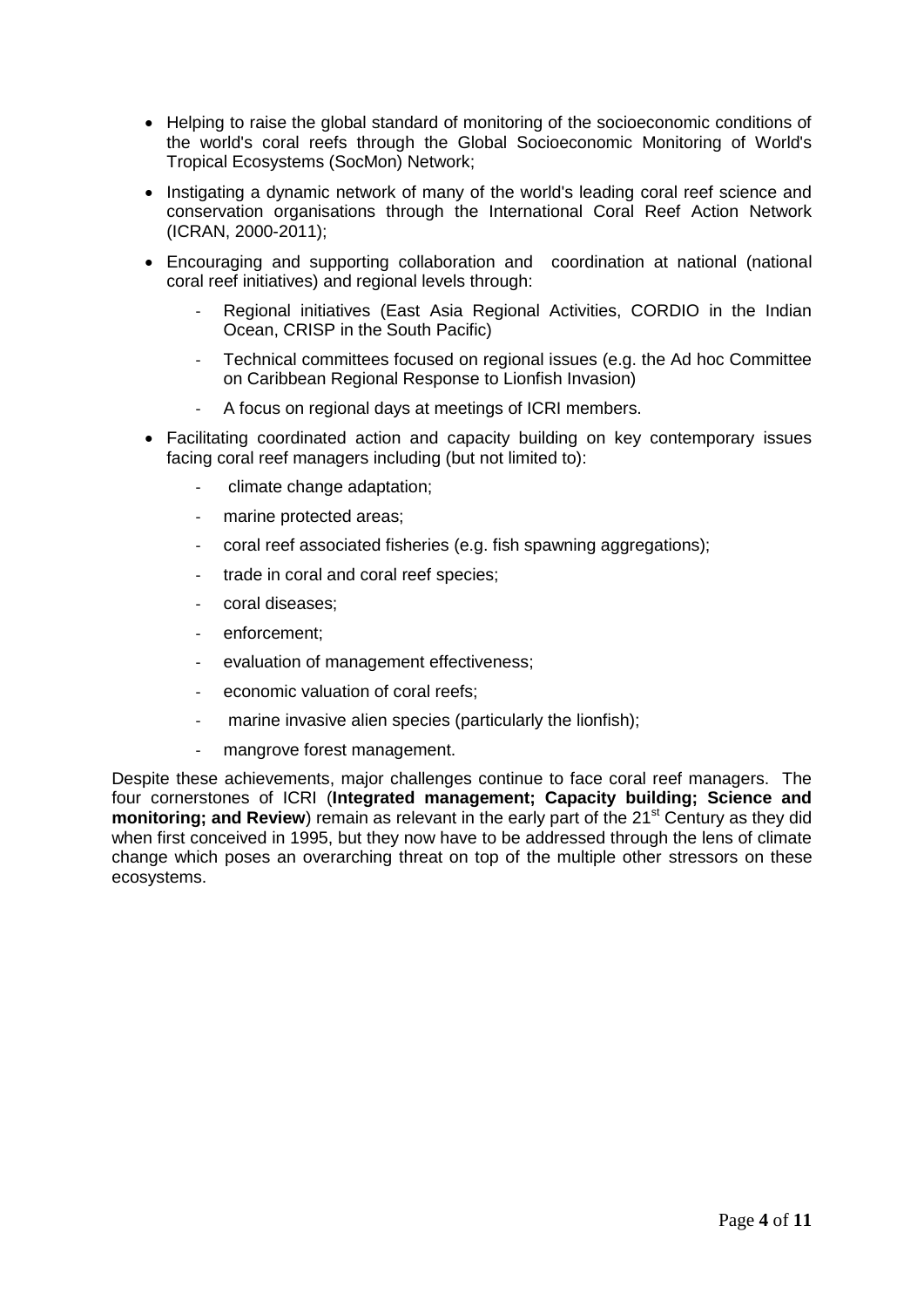### …… but the challenges continue

*"Despite their importance, coral reefs are facing numerous local and global threats caused by human activity and climate change. Unsustainable fishing practices, coastal development, pollution, ocean warming and ocean acidification have already damaged one fifth of the coral reefs beyond repair and predictions are alarming should no change occur."*

Report of the Secretary-General of the United Nations, August 2011

The threats underlined in this *Continuing Call to Action* remain largely the same as in 1994. Humankind has not changed its fundamental behaviour towards its natural environment: the world's population continues to climb, and the majority of humans live in close proximity to the marine environment, which is heavily utilised for economic, social and cultural purposes.

Further, the consequences of climate change, including many serious and irrevocable impacts, are now better understood than when ICRI was initiated. There is overwhelming scientific consensus that the Earth's climate is changing, driven primarily by greenhouse gas emissions from human activity. Elevated sea surface temperatures, along with ocean acidification, are likely to be the most significant global threats to coral reefs. Direct evidence of the widespread negative effects of climate change on coral reefs have already been observed, and immediate action is required to prevent the loss of the world's reef resources during the next few decades.

The threats to reef health are varied, complex, and multiplicative. Increasingly, the capacity of coral reefs and related systems to adapt to the changing climate is being compromised by direct anthropogenic stress. As population levels continue to rise, contributing factors include:

- Unsustainable and destructive resource extraction, catchment run-off; shipping; and coastal development including tourism and recreation;
- Inadequate planning, zoning and management of coastal water and land use.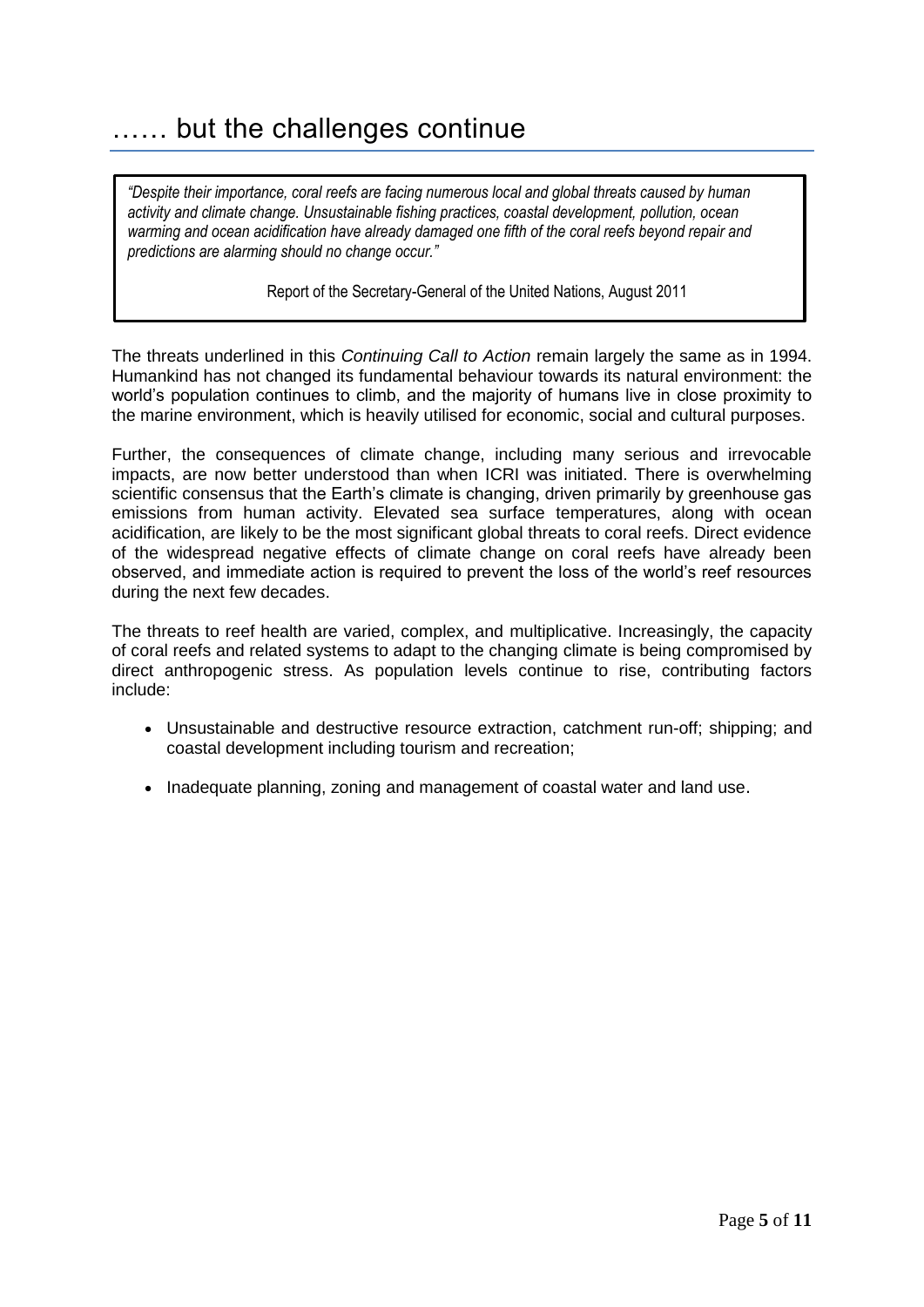*". . . We need to improve, quickly and comprehensively, on existing efforts to protect reefs and the services they provide humanity. It is encouraging that our collective ability to do so has become stronger, with new management tools, increased public understanding, better communications, and more active local engagement."*

> Reefs at Risk Revisited Publication of the World Resrouces Institute, 2011

The nations and organisations supporting the International Coral Reef Initiative (ICRI) acknowledge that in the nineteen years since its inception, ICRI has been the catalyst for a major improvement in the global awareness of the values of coral reefs and related ecosystems and the threats those systems face. In that time much progress has been made to understand and address those threats. Nevertheless, the plight of coral reefs continues to be a source of great concern. Coral reefs:

- continue to be degraded by a range of pressures; and
- are now affected by a number of anthropogenic and natural processes not clearly understood at the time of ICRI's inception.

Accordingly, ICRI members **CALL** upon all those with influence over the sustainable management of coral reefs and related ecosystems to continue efforts to:

- 1. manage coral reefs and related ecosystems in a manner that recognises the connectivity of land and sea and the cumulative impacts of anthropogenic pressures, and seeks to build resilience of natural systems to withstand the long term effects of a changing climate (**Integrated Management**);
- 2. build capacity in all facets of marine conservation and sustainable use, to disseminate and apply best practices and engage communities in the sustainable management of coral reefs and related ecosystems (**Capacity Building**);
- 3. support research including citizen science approaches to afford the widest possible ability for countries and communities to assess and report on the status, health and threats to their coral reefs in a coordinated, comparable and accessible manner (**Science and Monitoring)**; and
- 4. review impact of actions taken, assess management effectiveness and apply adaptive responses. (**Review**).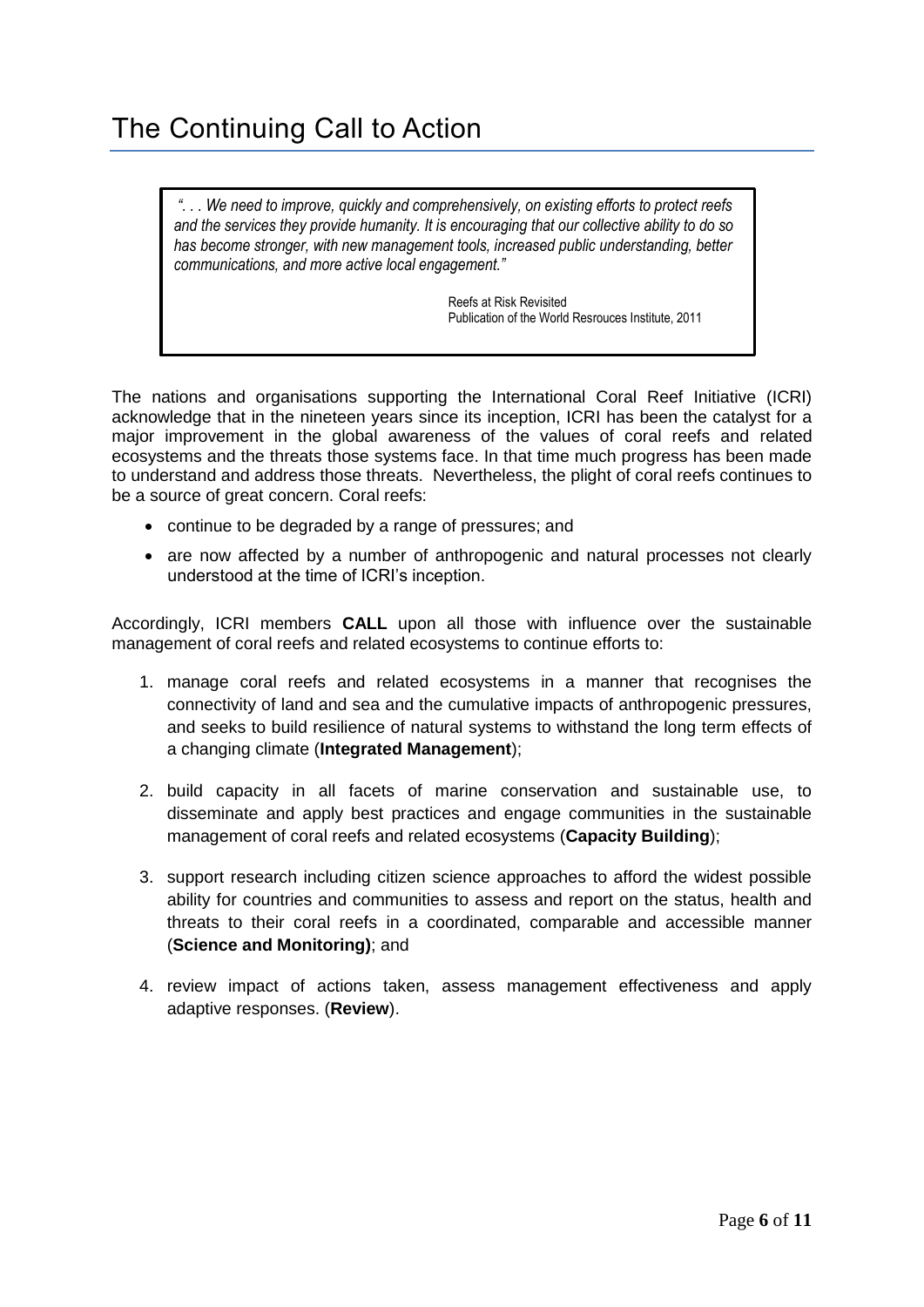#### **The Framework for Action 2013**

One of ICRI's Foundational documents, its Framework for Action, was adopted in 1995 along with the Call to Action, and reaffirmed in 1995 at the first International Tropical Marine Ecosystems Management Symposium (ITMEMS1). The Framework for Action identified mechanisms by which the Call could be implemented at global, regional and local levels, in four major areas which have become ICRI's four cornerstones:

- Integrated management
- Capacity building
- Science and monitoring
- Review.

This updated Framework for Action is designed to provide high-level guidance to governments and other stakeholders to implement management strategies and actions based on global best practices. It now includes a Vision statement, upon which underlying approaches and desired long-term outcomes are based. It also suggests strategies and approaches to best achieve these outcomes.

The Framework for Action builds upon and reflects the approaches established by major international processes, including the Convention of Biological Diversity's Strategic Plan for Biodiversity 2011-2020 (and particularly Aichi Target 10); the UN Secretary General's Report on the Protection of coral reefs and related ecosystems for sustainable livelihoods and development (A/66/150); Rio + 20's outcome document 'the Future We Want', the United Nations' 67th General Assembly Resolution on Oceans and the Law of the sea (particularly paragraph 200 which acknowledges the work of ICRI) and Resolution on Sustainable Fisheries.

#### Our Vision

*"Coral reefs and related ecosystems are used and managed in an ecologically sustainable manner to enhance their resilience and provide goods and services for generations to come."*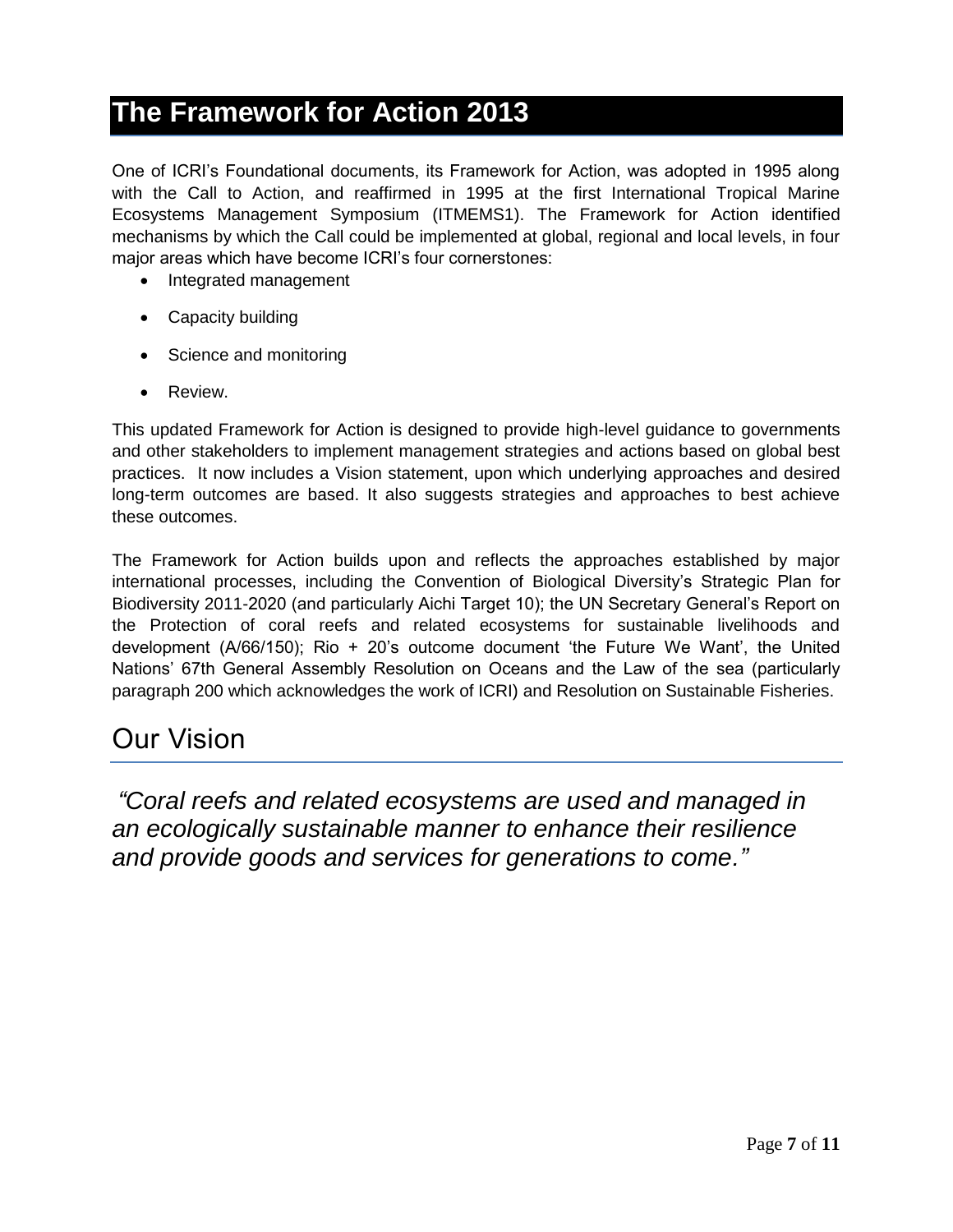# Integrated Management

**'**Integrated management' refers to the adaptive, holistic, risk-based approach to management of coral reefs ecosystems, which takes into account the connectivity of land and sea influences and the cumulative impacts of anthropogenic uses and natural disturbances. It seeks to promote ecologically sustainable management through a long-term balance of ecological, social, cultural, economic and governance objectives. It integrates concerns of all stakeholders, including direct users, the private sector, various levels of governments, coastal communities and the civil society to increase resilience and maintain environmental services. ICRI adopted this concept as the best approach for sustainable management of coral reefs and related ecosystems in 1995 and continues to promote it within international, regional and national arenas. Today, this approach can be adopted by countries with an aim to achieving the Aichi Targets, and particularly Target 10.

| <b>Objective</b>                       | Manage coral reefs and related ecosystems using an ecosystem approach, recognizing<br>place based activity; connectivity within and among ecological, social, economic, and<br>institutional systems; as well as with attention to scale; resilience of ecological and social<br>systems; and long-term provision of ecosystem services.                                                                                                                                                                                                                                                                                                                                                                                                                                                                                                                                                                                                                                                                                                                                                           |
|----------------------------------------|----------------------------------------------------------------------------------------------------------------------------------------------------------------------------------------------------------------------------------------------------------------------------------------------------------------------------------------------------------------------------------------------------------------------------------------------------------------------------------------------------------------------------------------------------------------------------------------------------------------------------------------------------------------------------------------------------------------------------------------------------------------------------------------------------------------------------------------------------------------------------------------------------------------------------------------------------------------------------------------------------------------------------------------------------------------------------------------------------|
| <b>General</b><br>Approach             | Integrated management, using a strategic, risk-based, informed approach, provides a<br>framework for effective coral reef and related ecosystem management which supports<br>natural resilience, ecosystem service provision, and enhances the ability to withstand the<br>impacts of climate change and ocean acidification.                                                                                                                                                                                                                                                                                                                                                                                                                                                                                                                                                                                                                                                                                                                                                                      |
| <b>Desired</b><br>outcome              | There is a demonstrable reduction in the threats to coral reefs and related ecosystems<br>through management action.                                                                                                                                                                                                                                                                                                                                                                                                                                                                                                                                                                                                                                                                                                                                                                                                                                                                                                                                                                               |
| <b>Strategies</b><br>and<br>approaches | Encourage governments to develop and implement legislation and integrated management<br>programs, including through Marine Spatial Planning approaches (including targets and<br>incorporating zoning and enforcement, managed access and participatory governance), to ensure<br>that threats to coral reefs are systematically addressed. These programs may include addressing:<br>Land-based sources of marine pollution, including land use in coastal areas and watersheds<br>$\bullet$<br>Strategic planning of coastal development<br>$\bullet$<br>Disaster risk reduction<br>$\bullet$<br>Climate change adaptation<br>Ports and shipping, including ballast water management and dredging<br>$\bullet$<br>Fisheries management, including enforcement & management of access, trade, etc.<br>$\bullet$<br>Tourism and recreation<br>$\bullet$<br>Traditional uses of marine resources<br>$\bullet$<br>Prevention and management of marine Invasive Alien Species<br>$\bullet$<br>Water quality assessment and management<br>Heritage management<br>$\bullet$<br>Compliance.<br>$\bullet$ |
|                                        | As part of these programs, encourage governments to conduct ecosystem-based strategic<br>assessments of pressures and impacts, including cumulative impacts and their effect on<br>ecosystem service provision and value, as well as of management arrangements to deal with such<br>impacts.                                                                                                                                                                                                                                                                                                                                                                                                                                                                                                                                                                                                                                                                                                                                                                                                      |
|                                        | Promote and replicate successes in integrated management as appropriate, including new<br>technologies that can help achieve the desired outcome.                                                                                                                                                                                                                                                                                                                                                                                                                                                                                                                                                                                                                                                                                                                                                                                                                                                                                                                                                  |
|                                        | Encourage the mainstreaming of sustainable coral reef management into the activities of relevant<br>international agencies, programs and conventions, financial institutions and the donor community.                                                                                                                                                                                                                                                                                                                                                                                                                                                                                                                                                                                                                                                                                                                                                                                                                                                                                              |
|                                        | Encourage effective regulation and management of trade in marine wildlife and products.                                                                                                                                                                                                                                                                                                                                                                                                                                                                                                                                                                                                                                                                                                                                                                                                                                                                                                                                                                                                            |
|                                        | Promote review and, where appropriate, reformulation of existing domestic legal instruments that<br>promote sustainable management of coral reefs and their related ecosystems.                                                                                                                                                                                                                                                                                                                                                                                                                                                                                                                                                                                                                                                                                                                                                                                                                                                                                                                    |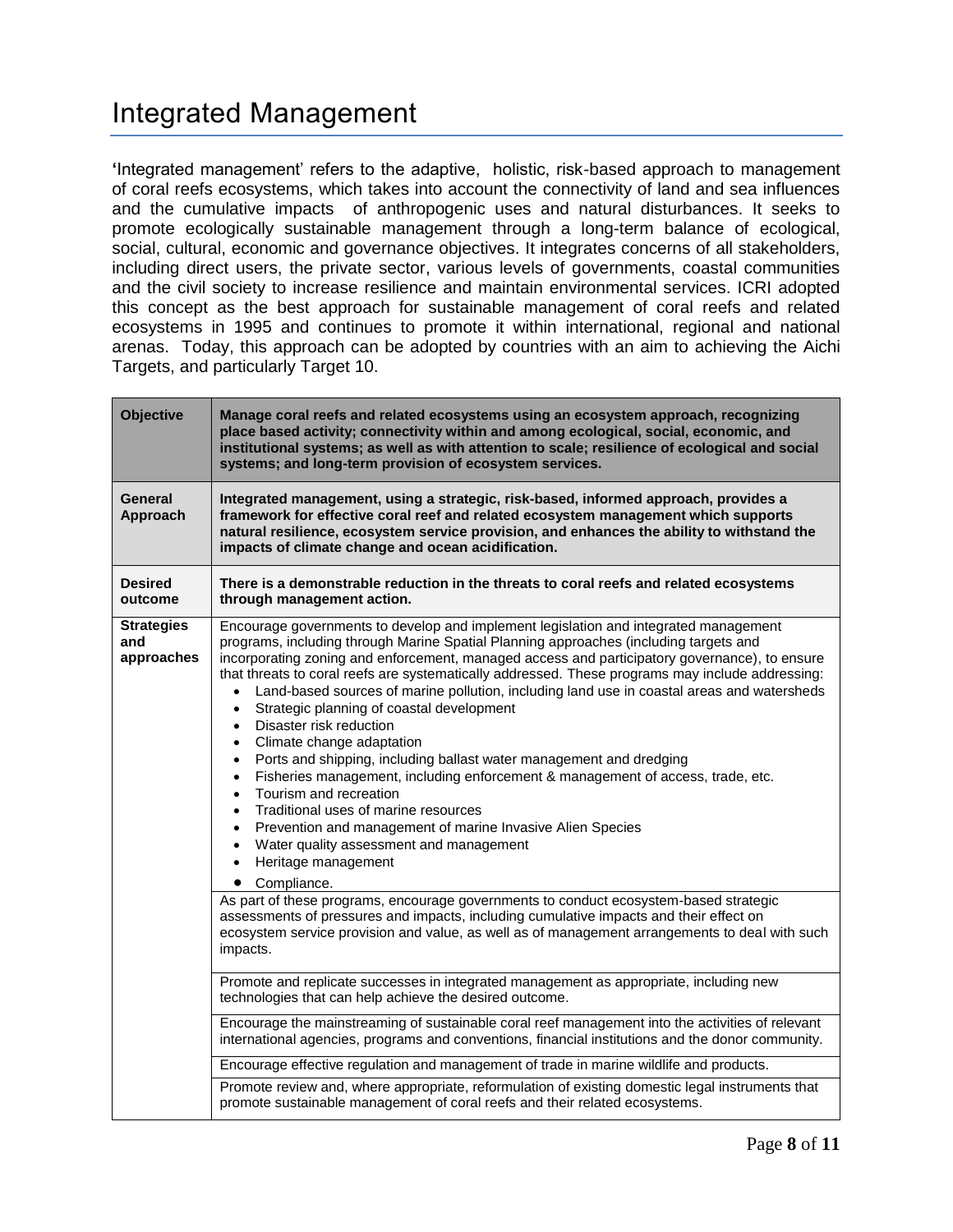# Capacity Building

Capacity building includes establishing and strengthening human resource and institutional capabilities for improved management of coral reefs and related ecosystems. It is an important part of ICRI's work and a key element of its philosophy, reflected in General Meetings and on-ground activities through its networks, committees and regional initiatives. It encompasses a number of elements, including training, public awareness, stewardship, networking, education and partnership approaches.

| <b>Objective</b>                    | To build capacity in all facets of management of coral reefs and related ecosystems<br>and support dissemination and application of best practices to achieve the widest<br>possible engagement of all stakeholders in planning and management activities.                                                                                                                        |
|-------------------------------------|-----------------------------------------------------------------------------------------------------------------------------------------------------------------------------------------------------------------------------------------------------------------------------------------------------------------------------------------------------------------------------------|
| General<br>Approach                 | Continued collaboration, partnerships, outreach, information sharing and education<br>to ensure the uptake of best practices and encourage behavioural change. This can<br>only be successful if the diversity of cultures, traditions and governance among<br>nations and regions are taken into account.                                                                        |
| <b>Desired</b><br>outcome           | Persons who have influence in the management of coral reef and related ecosystems<br>have the knowledge, tools and capital necessary to apply best practices, adapted to<br>the cultural and socio-economic context.                                                                                                                                                              |
| <b>Strategies and</b><br>approaches | Support and facilitate technical collaboration and voluntary information-sharing on all<br>aspects of sustainable management of coral reefs and related ecosystems, including<br>through regional and topical efforts carried by ICRI Networks, Ad Hoc Committees and<br>regional initiatives, as well as other relevant regional mechanisms such as Regional Seas<br>programmes. |
|                                     | Encourage cooperation and collaboration amongst countries to set up networks of Marine<br>Protected Areas or Locally Managed Marine Areas; investigate, support and encourage<br>transboundary management of large Marine Protected Areas (including regional ocean<br>governance initiatives) through bilateral or multilateral cooperation and pooling of<br>resources.         |
|                                     | Promote improved access to training in financial (include public and non-public sources of<br>funding), administrative (including business planning) and technological topics to enable<br>improved collaboration, information sharing and management.                                                                                                                            |
|                                     | Continue to encourage and support public awareness and education programs, and run<br>global awareness raising campaigns on the values and threats to coral reefs through the<br>declaration of International Year of the Reef (IYOR) years, such as was done in 1997 and<br>2008.                                                                                                |
|                                     | Encourage reef stewardship through partnerships between governments, communities and<br>the private sector, and encourage community-based management approaches.                                                                                                                                                                                                                  |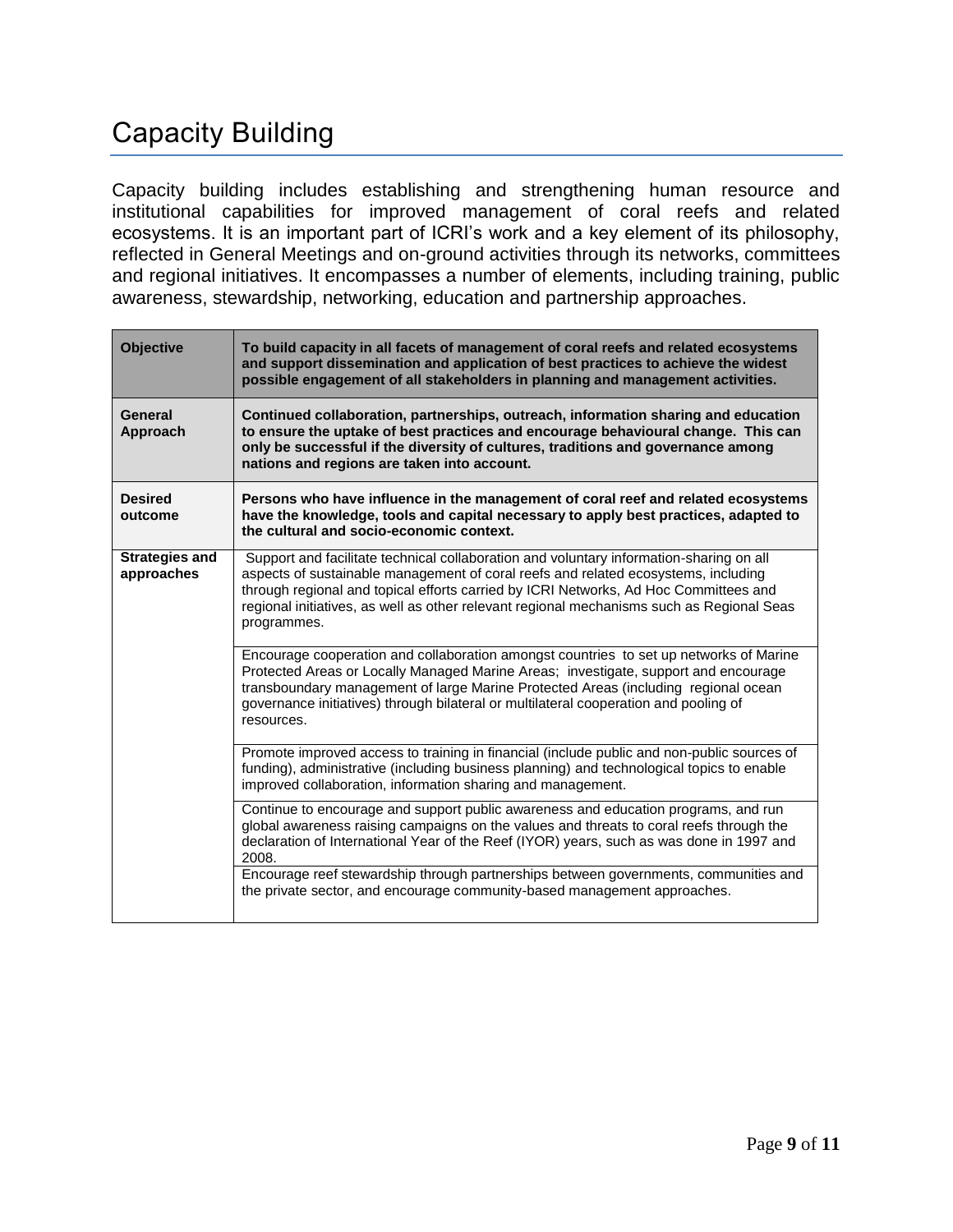Targeted science and monitoring are vital to assess the status of coral reefs, evaluate the success of management and conservation actions and develop more effective management practices. Recognising this, ICRI founded the Global Coral Reef Monitoring Network (GCRMN) in 1995, to document the ecological condition of coral reefs, strengthen monitoring efforts, and link existing organisations and people collecting coral reef data worldwide. The GCRMN has since its inception produced regular reports on the *Status of Coral Reefs of the World*, along with regional and issuespecific reports as well as practical guides. ICRI will continue supporting and promoting the work of the GCRMN to better understand status and trends of coral reefs health worldwide, and ensure that best available information is used by managers to make evidence-based decisions.

| <b>Objective</b>                    | To support research and citizen science approaches to enable countries and<br>communities assess and report on the status of and threats to their coral reefs and<br>related ecosystems in a coordinated, comparable and accessible manner.                                                                                                                                                                                                                    |
|-------------------------------------|----------------------------------------------------------------------------------------------------------------------------------------------------------------------------------------------------------------------------------------------------------------------------------------------------------------------------------------------------------------------------------------------------------------------------------------------------------------|
| General<br>Approach                 | Research and monitoring programs are essential to ensure that management of coral<br>reefs and related ecosystems is based on best available (scientific) information.                                                                                                                                                                                                                                                                                         |
| <b>Desired</b><br>outcome           | Knowledge of the status and trends in coral reefs and related ecosystems health is<br>enhanced and used to inform planning and management, improving management<br>outcomes.                                                                                                                                                                                                                                                                                   |
| <b>Strategies and</b><br>approaches | Encourage the participation of governments, resource managers, scientists, the private<br>sector and civil society in, and their contribution to, initiatives such as the Global Coral Reef<br>Monitoring Network (GCRMN) and the Global Socioeconomic Monitoring of World's<br>Tropical Ecosystems (SocMon) Network as a way to strengthen monitoring efforts to<br>document status and trends of the world's coral reefs, dependent communities and sectors. |
|                                     | Develop, share and promote best practice tools, protocols and methodologies for reef<br>monitoring, and encourage their adoption through regional intergovernmental mechanisms<br>and uptake by governments as well as a wide range of stakeholders, to broaden the spatial<br>coverage of monitoring whilst strengthening regional networks of data collectors through<br>GCRMN and SocMon regional nodes.                                                    |
|                                     | Seek practical ways to integrate environmental, management, and socioeconomic data to<br>better understand the primary factors responsible for coral reef decline and how these<br>stresses may be more effectively alleviated.                                                                                                                                                                                                                                |
|                                     | Encourage the development of a statistical framework that enables the adequate analysis<br>of heterogeneous, spatially disparate collections of short time series data to strengthen<br>region-wide or global reporting on the status and trends of coral reefs.                                                                                                                                                                                               |
|                                     | Encourage research and monitoring of related ecosystems, particularly seagrass meadows,<br>mangrove forests and tidal wetlands.                                                                                                                                                                                                                                                                                                                                |
|                                     | Disseminate information and results to coral reef and related ecosystem managers on a<br>regular basis to help guide policy and actions.                                                                                                                                                                                                                                                                                                                       |
|                                     | Promote the application of monitoring and evaluation activities of the programs<br>implemented, to determine their effectiveness.                                                                                                                                                                                                                                                                                                                              |